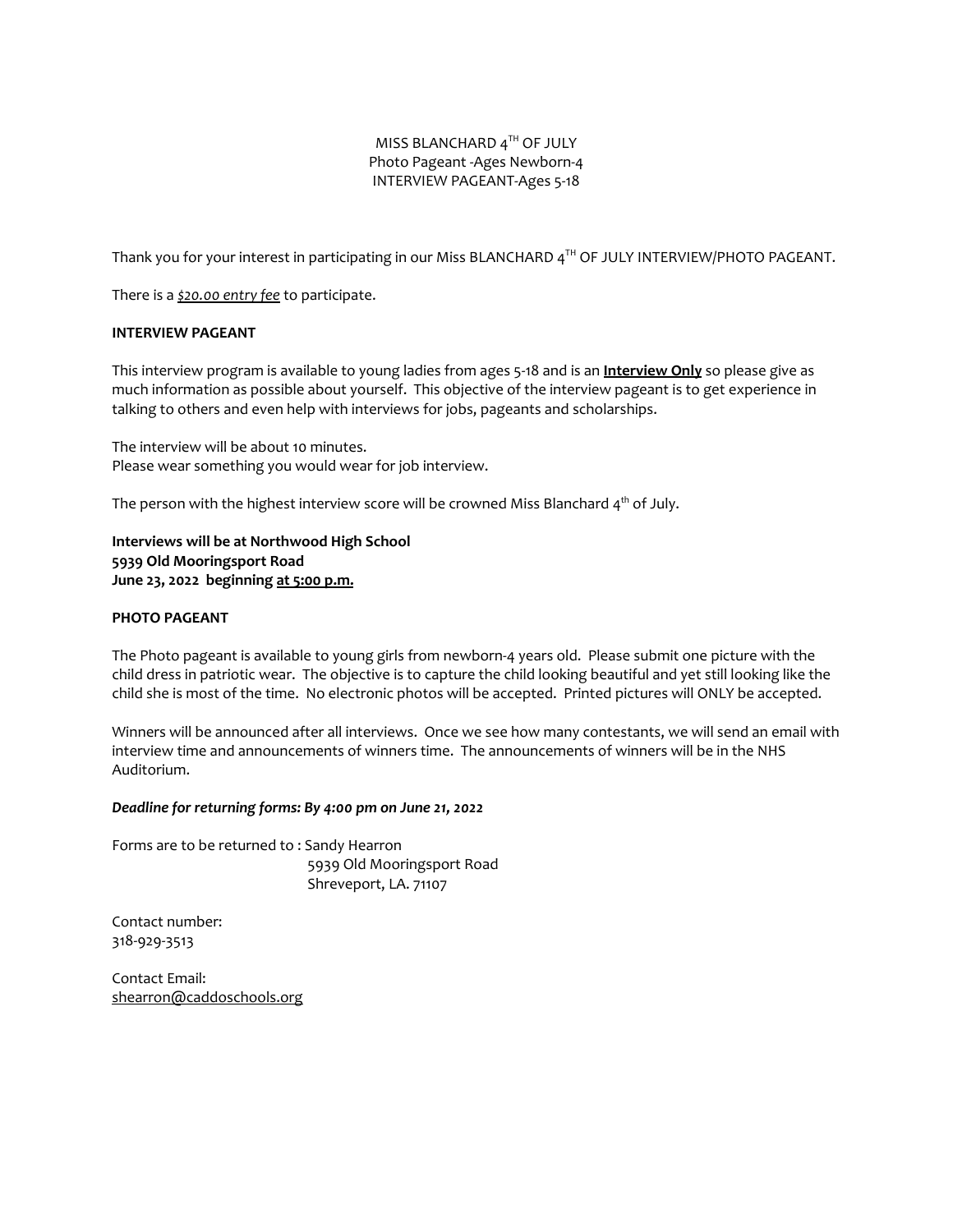

# **2022 MISS BLANCHARD 4 TH OF JULY**

## **INTERVIEW/PHOTO PAGEANT**

## **THURSDAY, JUNE 23rd NORTHWOOD HIGH SCHOOL**

DIRECTOR: SANDY HEARRON 318-929-3513 / ALL FUNDS RAISED GO TOWARDS THE NHS FALCON LINE

PLEASE MAKE ALL CHECKS PAYABLE TO NHS

YOU MAY DROP OFF ENTRY FORMS AT NHS OR MAIL TO NHS AT 5939 OLD MOORINGSPORT ROAD SHREVEPORT, LA 71107

**DEADLINE TO ENTER IS JUNE 21, 2022 @ 4:00**

**AGE DIVISIONS:**

**0-11 months-BABY MISS BLANCHARD 4TH OF JULY**

**1-2 YRS-TODDLER MISS BLANCHARD 4TH OF JULY**

**3-4 YRS-TEENY MISS BLANCHARD 4TH OF JULY**

**5-6 YRS-TINY MISS BLANCHARD 4 TH OF JULY**

**7-8 YRS.-LITTLE MISS BLANCHARD 4TH OF JULY**

**9-10 YRS.-PETITE MISS BLANCHARD 4TH OF JULY**

**11-12 YRS.-PRE-TEEN MISS BLANCHARD 4TH OF JULY**

**13-14 YRS.-YOUNG MISS BLANCHARD 4TH OF JULY**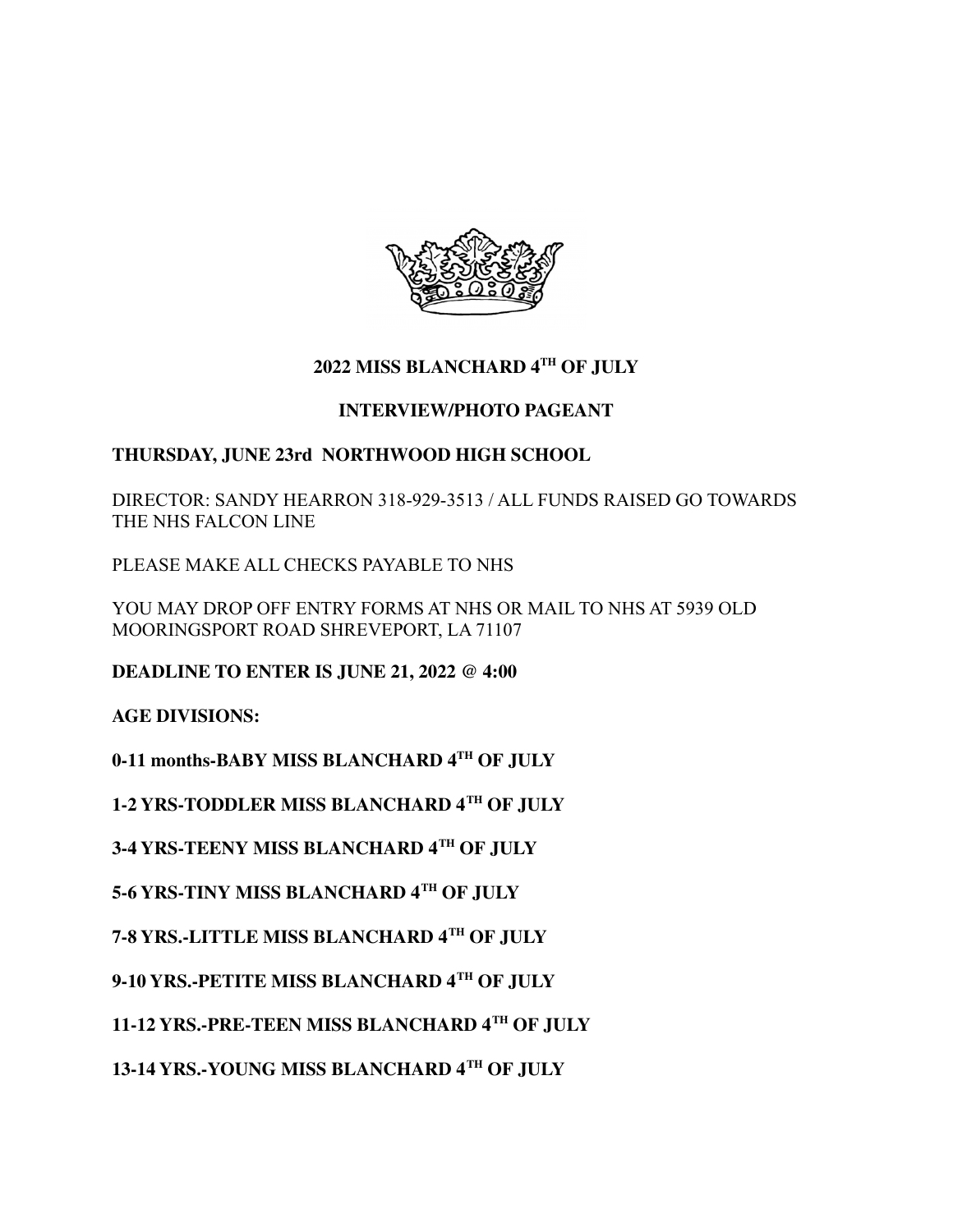# **15-16 YRS.-JUNIOR MISS BLANCHARD 4TH OF JULY**

# **17-18 YRS. -MISS BLANCHARD 4 TH OF JULY**

### **YOU COMPETE YOUR AGE THE DAY OF THE PAGEANT, (THERE IS NO BUMPING UP DOWN). WE RESERVE THE RIGHT TO COMBINE ANY AGE GROUP OR CLOSE ANY AGE GROUP NECESSARY.**

### **PHOTO AND INTERVIEW OPTIONAL COMPETITIONS:**

BEST INTERVIEW/PATRIOTIC(PHOTO) OUTFIT: \$5

MOST BEAUTIFUL: \$5

BEST EYES: \$5

BEST SMILE: \$5

AWARDS: THERE WILL BE A QUEEN AND RUNNERS UP IN EVERY DIVISION, QUEEN WILL RECEIVE A CROWN AND BANNER.

ATTIRE FOR INTERVIEW: CASUAL SUNDAY ATTIRE. HI-LO DRESSES ARE ACCEPTABLE. THIS IS NOT A GLITZ PAGEANT. PLEASE KEEP HAIR AND MAKEUP AGE APPROPRIATE. FAKE HAIR, NAILS AND TANS ARE ALLOWED-NO FAKE TEETH, PLEASE

ATTIRE FOR PHOTO: PATRIOTIC WEAR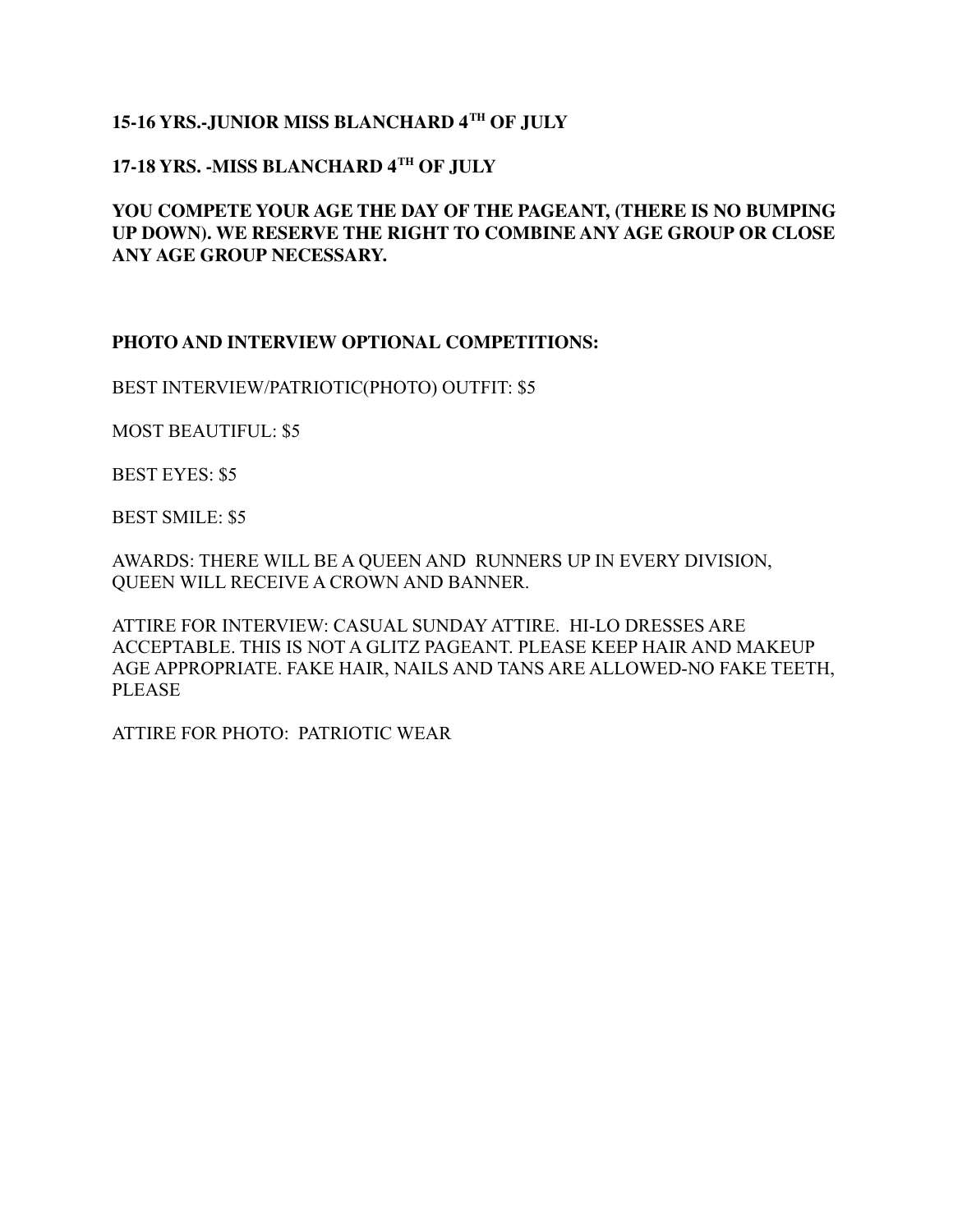### **ENTRY FORM**

| $\label{eq:1} \text{NAME} \underbrace{\hspace{0.5cm}}$                                                                                                                                                                                          |                                                                                                                                                                                                                                                                                                                                                                        |  |
|-------------------------------------------------------------------------------------------------------------------------------------------------------------------------------------------------------------------------------------------------|------------------------------------------------------------------------------------------------------------------------------------------------------------------------------------------------------------------------------------------------------------------------------------------------------------------------------------------------------------------------|--|
|                                                                                                                                                                                                                                                 |                                                                                                                                                                                                                                                                                                                                                                        |  |
| <b>ADDRESS</b>                                                                                                                                                                                                                                  |                                                                                                                                                                                                                                                                                                                                                                        |  |
|                                                                                                                                                                                                                                                 |                                                                                                                                                                                                                                                                                                                                                                        |  |
|                                                                                                                                                                                                                                                 | $EMAIL \begin{picture}(100,100) \put(0,0){\dashbox{0.5}(10,0){ }} \put(15,0){\dashbox{0.5}(10,0){ }} \put(15,0){\dashbox{0.5}(10,0){ }} \put(15,0){\dashbox{0.5}(10,0){ }} \put(15,0){\dashbox{0.5}(10,0){ }} \put(15,0){\dashbox{0.5}(10,0){ }} \put(15,0){\dashbox{0.5}(10,0){ }} \put(15,0){\dashbox{0.5}(10,0){ }} \put(15,0){\dashbox{0.5}(10,0){ }} \put(15,0){$ |  |
|                                                                                                                                                                                                                                                 |                                                                                                                                                                                                                                                                                                                                                                        |  |
| <b>GRADUATION YEAR:</b>                                                                                                                                                                                                                         |                                                                                                                                                                                                                                                                                                                                                                        |  |
| <b>SCHOOL</b>                                                                                                                                                                                                                                   |                                                                                                                                                                                                                                                                                                                                                                        |  |
| <b>CAREER</b><br>AMBITIONS: New York Contract the Contract of the Contract of the Contract of the Contract of the Contract of the Contract of the Contract of the Contract of the Contract of the Contract of the Contract of the Contract of t |                                                                                                                                                                                                                                                                                                                                                                        |  |
| <b>INTERESTING FACTS ABOUT</b>                                                                                                                                                                                                                  |                                                                                                                                                                                                                                                                                                                                                                        |  |
|                                                                                                                                                                                                                                                 | ANY SPECIAL TRAINING IN MUSIC, DANCE, ART ETC:                                                                                                                                                                                                                                                                                                                         |  |
| **HIGH SCHOOL STUDENTS: MUST ATTACH A RESUME'**                                                                                                                                                                                                 | <u> 1989 - Johann Stoff, amerikansk politiker (d. 1989)</u>                                                                                                                                                                                                                                                                                                            |  |

I AGREE TO HOLD HARMLESS NORTHWOOD HIGH SCHOOL AND ANY OF ITS ASSOCIATES OR AFFILIATES, ALL VOLUNTEERS AND PARENTS FROM ANY LOSS OR DAMAGE OR INJURY THAT MAY OCCUR DURING THE 2022 MISS BLANCHARD JULY 4  $^{\mathrm{TH}}$ 

SIGNATURE \*parent/guardian must sign if under 18